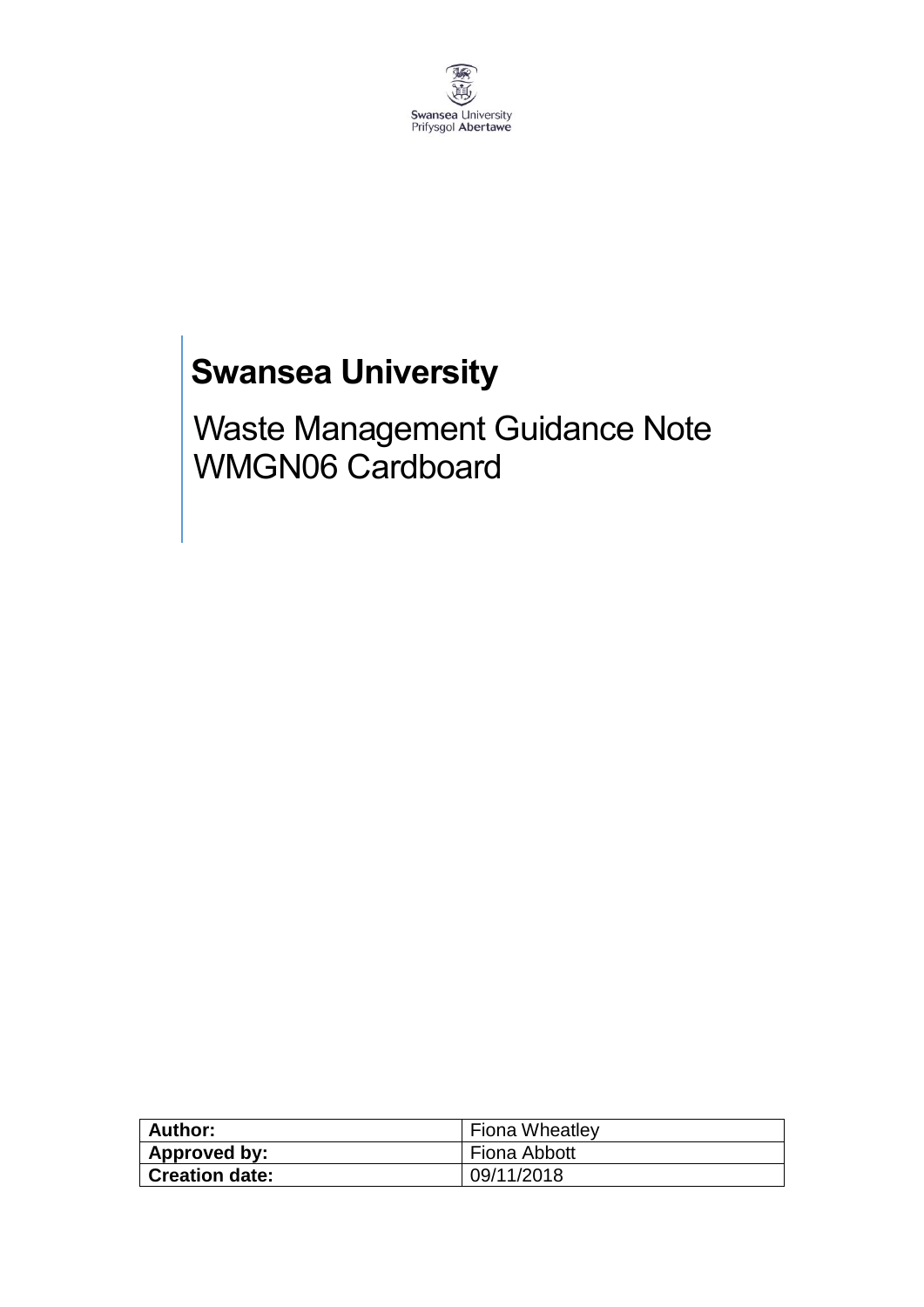| <b>Waste Management Guidance Note WMGN06</b><br><b>Cardboard</b> |                          |
|------------------------------------------------------------------|--------------------------|
| <b>Location Generated</b>                                        | All areas                |
| <b>EWC</b>                                                       | $20 - 01 - 01$           |
| <b>Type</b>                                                      | <b>Controlled Waste</b>  |
| <b>Disposal Method</b>                                           | Segregated for recycling |
| <b>Bin/ Bag Type</b>                                             | Quad bin / Clear Bag     |

# **Duty of Care Requirements**

Any business or public body that generates waste materials should apply the waste hierarchy to all streams in order to minimise the amount of waste sent for disposal. In practice, this means ensuring all wastes are segregated at source and disposed of via the correct stream.

The University has committed to segregating its waste at source and focusing on separating key recycling streams; cans, paper, plastics, food and glass. Segregation at source improves recyclit quality and also adheres to the Waste Regulations (England and Wales) 2011. The Regulations stipulate that materials such as paper, metal, plastic and glass must be collected separately if it is necessary to encourage high quality of the recycling of the material.

Though classified as non-hazardous it is a legal requirement under the Hazardous Waste Regulations to segregate hazardous wastes from non-hazardous wastes and to ensure that all wastes are correctly classified. Incorrectly disposing of hazardous waste via the general municipal waste stream can lead to legal and financial penalties dependent upon the severity of the noncompliance.

When purchasing a high number of goods, the University should seek to reduce the amount of cardboard packaging generated by ensuring that, where possible, the supplier(s) take away packing on delivery as many suppliers will subject to Packaging Waste Regulations.

# **Items**

Cardboard be deposited only in the defined 'Paper and Cardboard' recycling bins (typically part of the University's standard "waste quads/duos")

Under **no** circumstances should

- (a) any food or liquids be placed into the 'Paper and Cardboard' recycling bin
- (b) no coffee cups should be placed into the 'Paper and Cardboard' bin. See WMGN10 for guidance on coffee cup disposal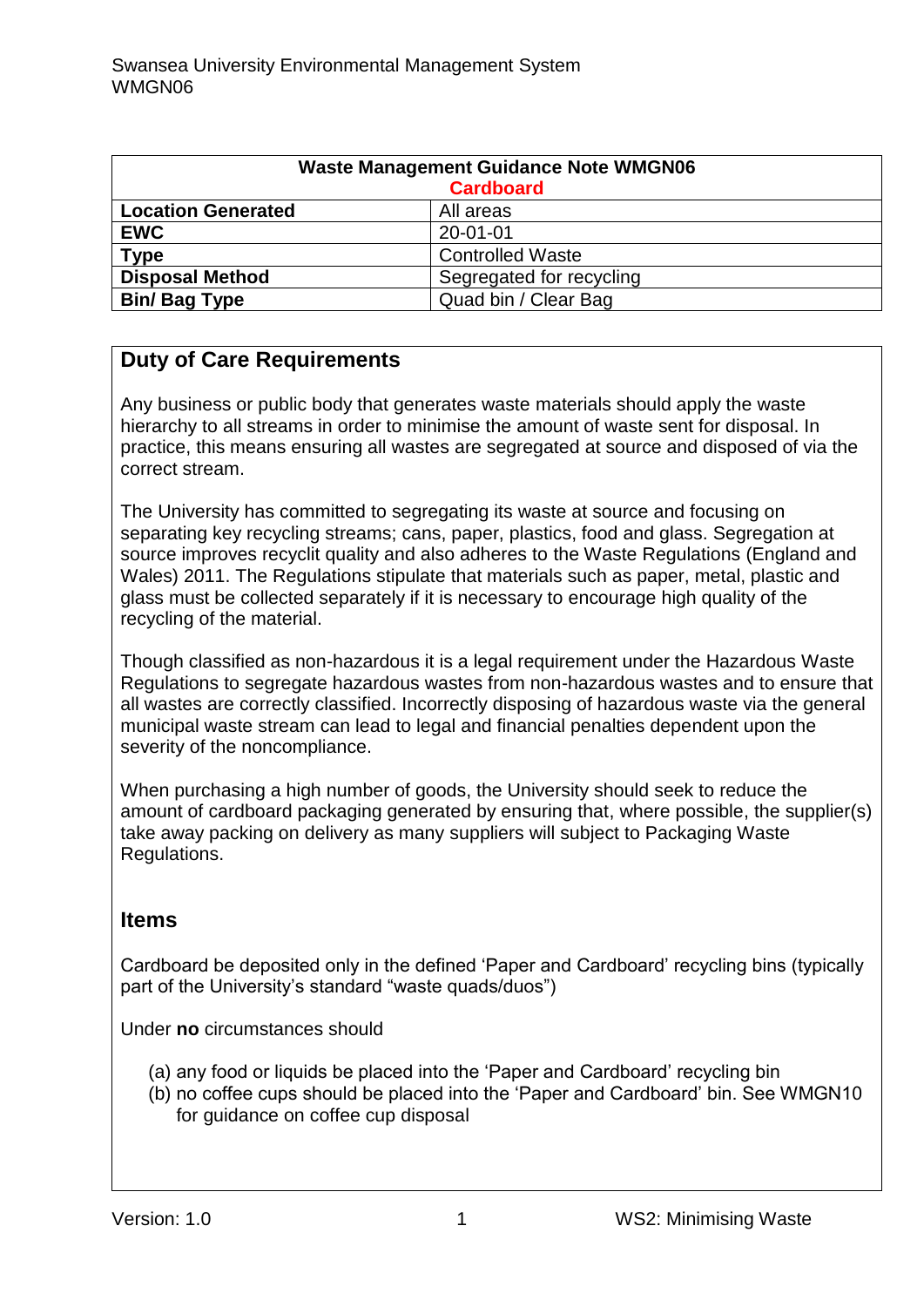# **Disposal Instructions**

### **Internal**

Only metal, top-opening quads/duos are to be used for paper/card disposal. All receptacles will be labelled as "Card" and have a clear bin bag. No personal/under-desk containers should be in used in offices as it deters from recycling materials.

Under no circumstance should coffee cups or any liquid be placed into the 'cardboard' segment of the quad/duo bins.



Figure 1 – Swansea University indoor "quad" bins

For **large quantities** of cardboard waste for recycling please place a works order via the University's [Help Desk](https://quemis.swan.ac.uk/Q2_Live/login) portal. Please do not leave large amounts of cardboard waste in corridors or place large quantities of loose cardboard waste into the external recycling bins.

# **External Bins**



Figure 2 – Swansea University external contractor bin

Collected clear bin bags cardboard will be deposited into the larger-dedicated bins (provided by the waste management contractor), which are located in compounds across the University's estates.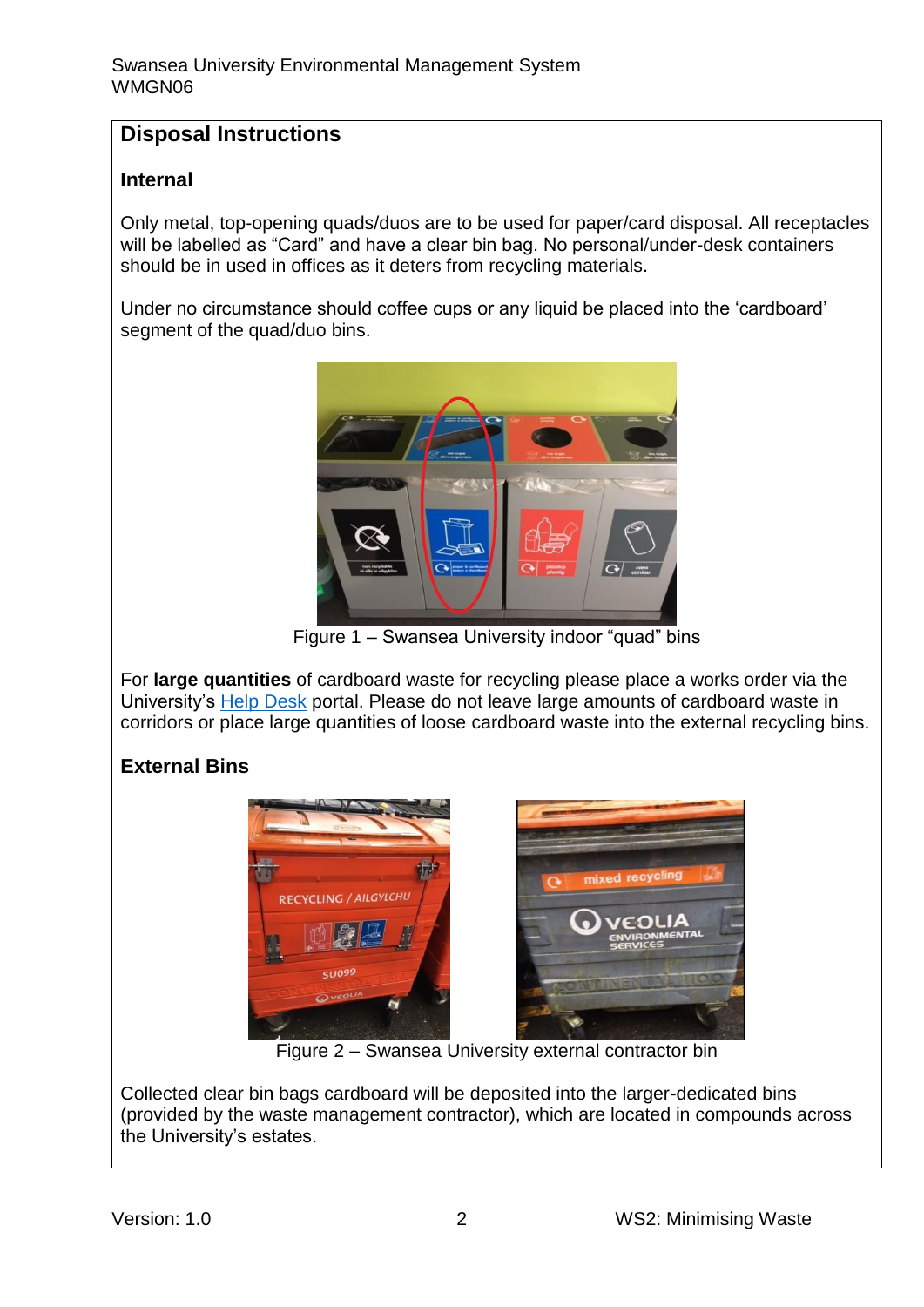Please do not place loose cardboard into the external recycling wheelie bins as this will limit the capacity of the bin. Place next to the bins, unless the weather is wet. **Disposal Cost**

#### The disposal cost is factored into the University's waste management service provision; therefore there is no direct cost to individuals/Colleges/PSUs. However individuals can minimise cost and contribute the University's target to achieve 63% diversion rate away EFW or landfill by ensuring all recyclable paper and card are disposed of via the dedicated bins.

# **Labelling**

See template

**For further guidance please contact [estates-waste@swansea.ac.uk](mailto:estates-waste@swansea.ac.uk)**